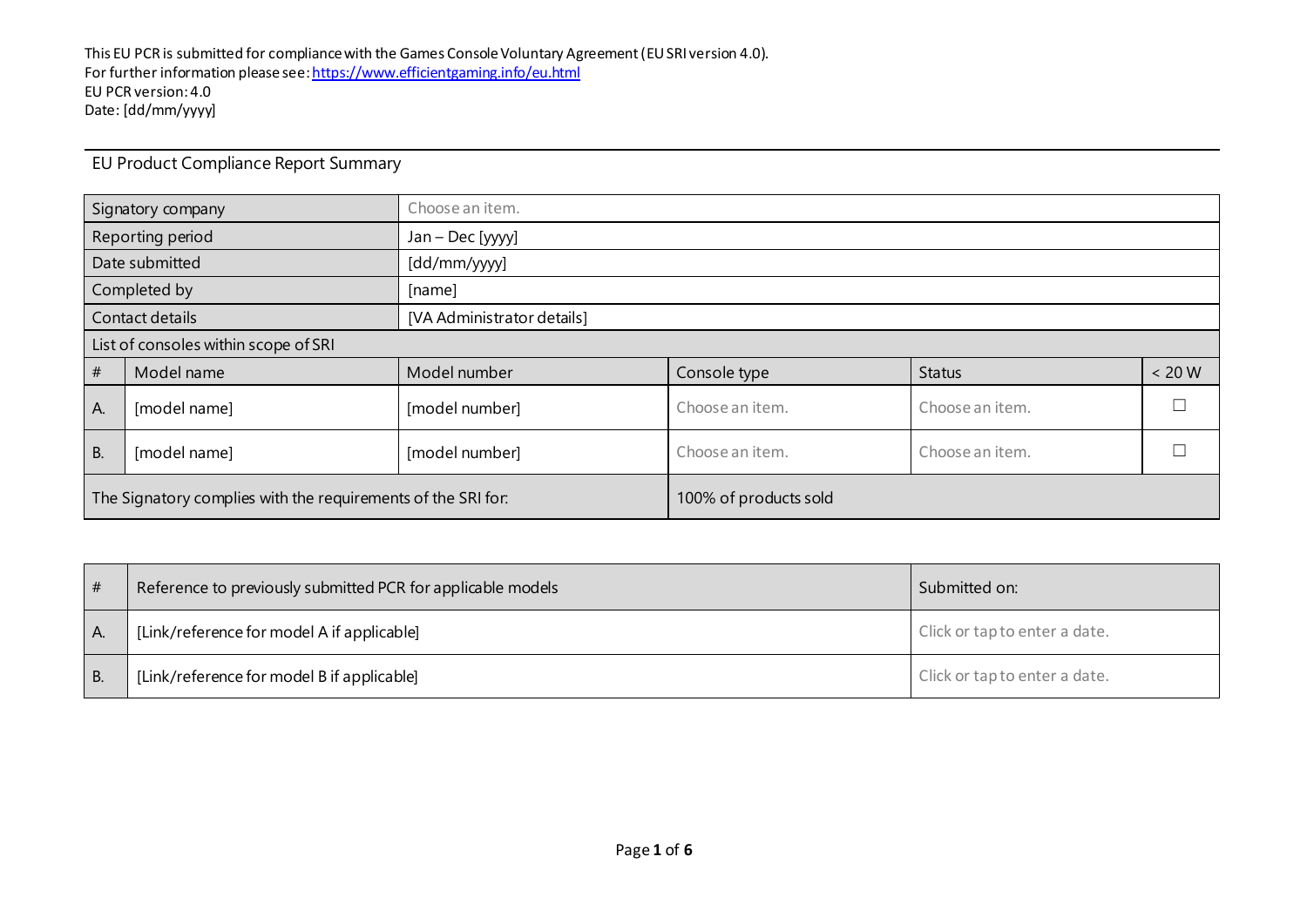## ☐ EU Product Compliance Report (A)

|                              | Model name   | Imodel namel    | Model number  | - Imodel numberl | 20 W |  |
|------------------------------|--------------|-----------------|---------------|------------------|------|--|
| I A.                         | Console type | Choose an item. | <b>Status</b> | Choose an item.  |      |  |
| Additional model information |              |                 |               |                  |      |  |

Section 1.a

| The following information and documents are submitted in support of this |                                                                                                           | References to documentation / hyperlink |
|--------------------------------------------------------------------------|-----------------------------------------------------------------------------------------------------------|-----------------------------------------|
|                                                                          | declaration by the references provided<br>Information on the energy-saving potential of power management. |                                         |
| 1.1                                                                      | (Section 3.1)                                                                                             |                                         |
| 1.2                                                                      | Information on default regulatory standby mode when the Games                                             |                                         |
|                                                                          | Console is powered-down. (Section 3.1)                                                                    |                                         |
| 1.3                                                                      | Information on the default auto power-down time settings. (Section                                        |                                         |
|                                                                          | 3.1)                                                                                                      |                                         |
| 1.4                                                                      | Information on how to change time settings for auto power-down.                                           |                                         |
|                                                                          | (Section 3.1)                                                                                             |                                         |
| 1.5                                                                      | References to further information on other available low power                                            |                                         |
|                                                                          | modes. (Section 3.1)                                                                                      |                                         |
|                                                                          | Information on console power consumption of navigation, media play,                                       |                                         |
| 1.6                                                                      | gaming, regulatory standby mode(s) and other user-enabled low power                                       |                                         |
|                                                                          | conditions. (Section 3.1)                                                                                 |                                         |
| 1.7                                                                      | Information on availability of end-of-life processing, refurbishment,                                     |                                         |
|                                                                          | out-of-warranty services. (Section 3.2)                                                                   |                                         |
| 1.8                                                                      | Information on product life extension: explanation on how to keep the                                     |                                         |
|                                                                          | consoles in good working condition. (Section 3.2)                                                         |                                         |
|                                                                          | Information on product life extension: how to delete personal data.                                       |                                         |
| 1.9                                                                      | (Section 3.2)                                                                                             |                                         |
|                                                                          | Information on product life extension: options available (if any) to                                      |                                         |
| 1.10                                                                     | consumers to upgrade the performance of their consoles. (Section 3.2)                                     |                                         |
|                                                                          |                                                                                                           |                                         |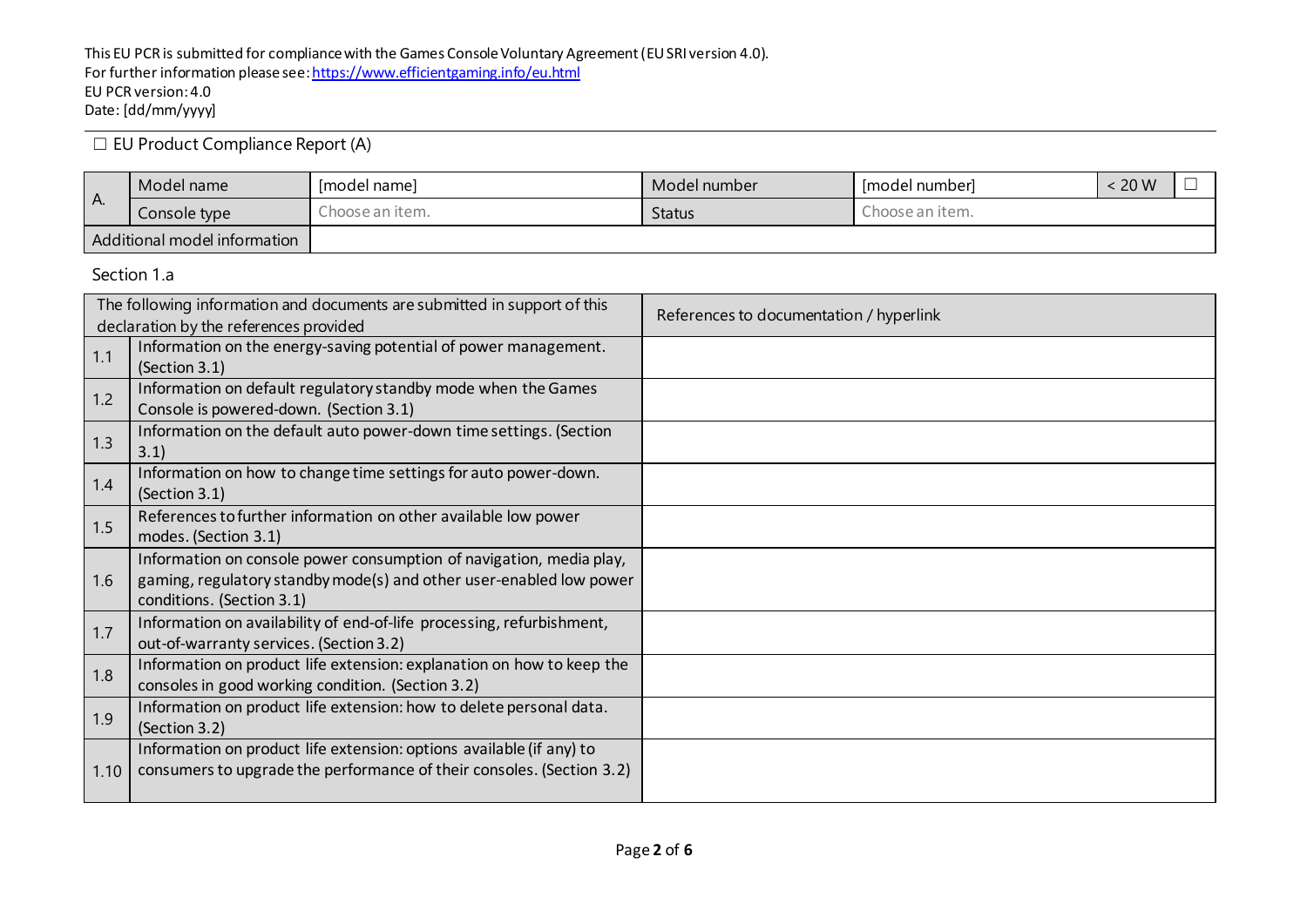This EU PCR is submitted for compliance with the Games Console Voluntary Agreement (EU SRI version 4.0). For further information please se[e: https://www.efficientgaming.info/eu.html](https://www.efficientgaming.info/eu.html) EU PCR version: 4.0 Date: [dd/mm/yyyy]

Section 1.b

| The Signatory company also confirms via this Product Compliance Report the following |                                                                                                                         | Confirmed by the Signatory |
|--------------------------------------------------------------------------------------|-------------------------------------------------------------------------------------------------------------------------|----------------------------|
| 1.12                                                                                 | Technical documentation, as requested in Section 3.2.2, is made available to authorized repair services.                |                            |
|                                                                                      | Product disassembly instructions, as requested in Section 3.2.2, are made available to repair and recycling operations. |                            |

Section 2.

| # | Reasons for non-compliance | Supporting documentation / reference / hyperlink |
|---|----------------------------|--------------------------------------------------|
|   |                            |                                                  |
|   |                            |                                                  |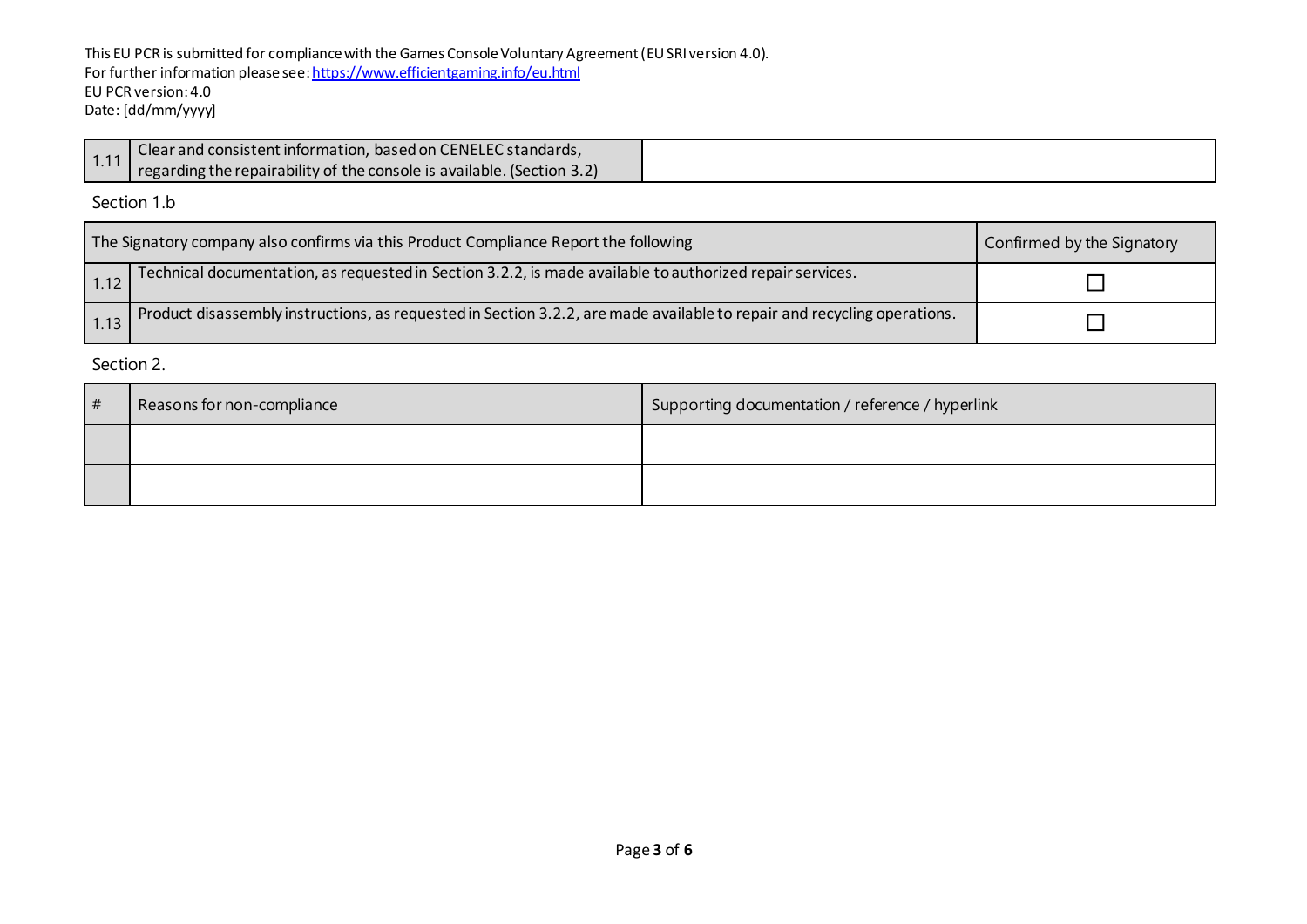EU Product Compliance Report (B)

|                              | Model name   | [model name]    | Model number  | Imodel numberl  | 20 W |  |
|------------------------------|--------------|-----------------|---------------|-----------------|------|--|
| l B                          | Console type | Ihoose an item. | <b>Status</b> | Ihoose an item. |      |  |
| Additional model information |              |                 |               |                 |      |  |

Section 1.

| The following information and documents are submitted in support of this |                                                                       | References to documentation / hyperlink |
|--------------------------------------------------------------------------|-----------------------------------------------------------------------|-----------------------------------------|
| declaration by the references provided                                   |                                                                       |                                         |
| 1.1                                                                      | Information on the energy-saving potential of power management.       |                                         |
|                                                                          | (Section 3.1)                                                         |                                         |
| 1.2                                                                      | Information on default regulatory standby mode when the Games         |                                         |
|                                                                          | Console is powered-down. (Section 3.1)                                |                                         |
|                                                                          | Information on the default auto power-down time settings. (Section    |                                         |
| 1.3                                                                      | 3.1)                                                                  |                                         |
|                                                                          | Information on how to change time settings for auto power-down.       |                                         |
| 1.4                                                                      | (Section 3.1)                                                         |                                         |
| 1.5                                                                      | References to further information on other available low power        |                                         |
|                                                                          | modes. (Section 3.1)                                                  |                                         |
|                                                                          | Information on console power consumption of navigation, media         |                                         |
| 1.6                                                                      | play, gaming, regulatory standby mode(s) and other user-enabled low   |                                         |
|                                                                          | power conditions. (Section 3.1)                                       |                                         |
|                                                                          | Information on availability of end-of-life processing, refurbishment, |                                         |
| 1.7                                                                      | out-of-warranty services. (Section 3.2)                               |                                         |
|                                                                          | Information on product life extension: explanation on how to keep     |                                         |
| 1.8                                                                      | the consoles in good working condition. (Section 3.2)                 |                                         |
|                                                                          | Information on product life extension: how to delete personal data.   |                                         |
| 1.9                                                                      | (Section 3.2)                                                         |                                         |
|                                                                          | Information on product life extension: options available (if any) to  |                                         |
| 1.10                                                                     | consumers to upgrade the performance of their consoles. (Section      |                                         |
|                                                                          | 3.2)                                                                  |                                         |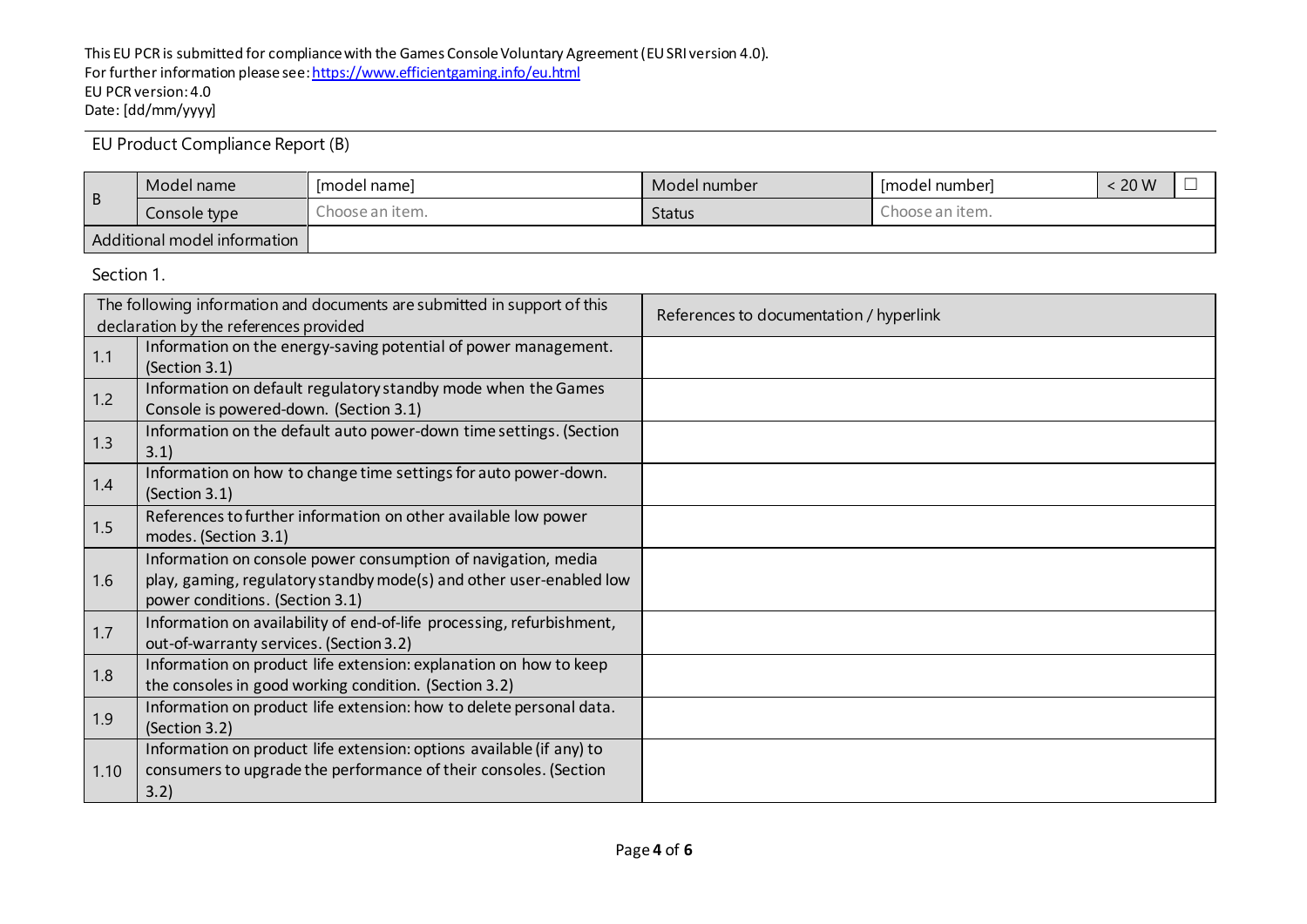This EU PCR is submitted for compliance with the Games Console Voluntary Agreement (EU SRI version 4.0). For further information please se[e: https://www.efficientgaming.info/eu.html](https://www.efficientgaming.info/eu.html) EU PCR version: 4.0 Date: [dd/mm/yyyy]

|      | 1 Clear and consistent information, based on CENELEC standards,       |
|------|-----------------------------------------------------------------------|
| 1.11 | regarding the reparability of the console is available. (Section 3.2) |

Section 1.b

| The Signatory company also confirms via this Product Compliance Report the following |                                                                                                                         | Confirmed by the Signatory |
|--------------------------------------------------------------------------------------|-------------------------------------------------------------------------------------------------------------------------|----------------------------|
| 1.12                                                                                 | Technical documentation, as requested in Section 3.2.2, is made available to authorized repair services.                |                            |
| 1.13                                                                                 | Product disassembly instructions, as requested in Section 3.2.2, are made available to repair and recycling operations. |                            |

Section 2.

| # | Reasons for non-compliance | Supporting documentation / reference / hyperlink |
|---|----------------------------|--------------------------------------------------|
|   |                            |                                                  |
|   |                            |                                                  |